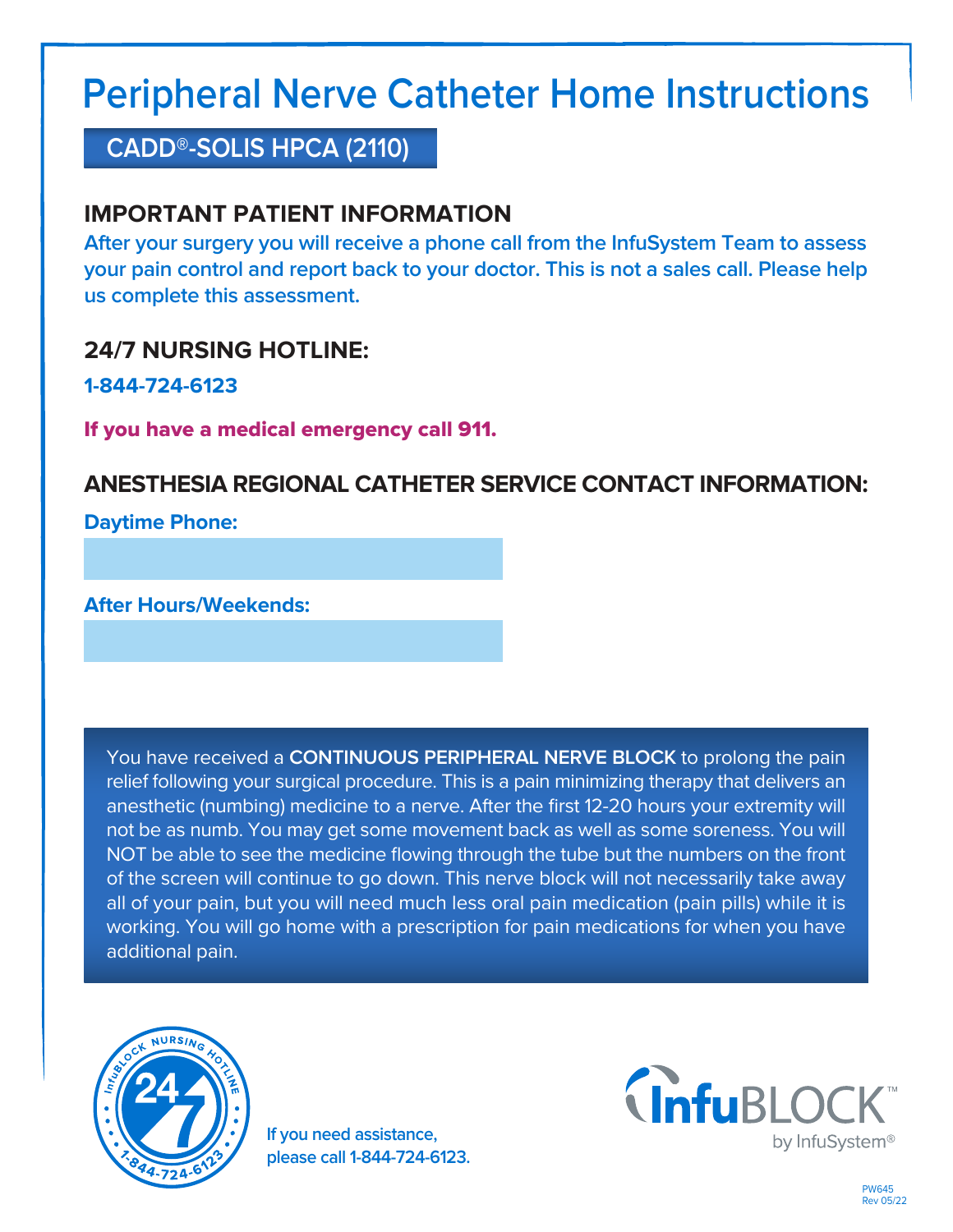### **1. INFORMATION FOR INFUSION PUMP DAILY USE:**

- Do not get pump wet. Do not shower; you may sponge bathe.
- The pump automatically gives you a continuous amount of medication through the tiny tubing to keep your nerve numb. Periodically you will hear a single buzz as the medication is released.
- Take care not to pull on tubing or it will dislodge from targeted nerve site.
- The screen of the pump should be viewable through the window on your carrying case. The pump screen will be blank. To light the screen, press the select button.
- Once screen is lit, you will see **"HOME"** and the pump information on the screen.
- The green stripe at the top will have the word **"RUNNING"** displayed on it.
- Begin taking your pain medications as directed by your physician at the first sign of discomfort.

## **2. USING THE INFUSION PUMP DOSE BUTTON (IF DOCTOR ORDERED):**

- Once you have pressed the PCA dose button, an extra dose will be given. You will hear a series of buzzes as the pump gives the additional dose of medicine.
- The green stripe will say PCA dose.
- If you press the dose button and a dose is not able to be given, you will not be permitted an additional dose. The display will say **"PCA dose not available. Currently locked out"**.

#### **3. PUMP ALARMS: ALL ALARMS WILL SHOW A MESSAGE ON THE PUMP SCREEN. BELOW ARE TIPS TO RESOLVE.**

- **Downstream Occlusion:** Check for kink in tubing and check to see if white tubing clamp is open.
- **Single Beep Every 5 Minutes:** Check screen, is pump stopped? The screen will be red. To start, press **Start/Stop** button and then press **"YES"** to start the pump.
- **Low Battery:** Battery power is low, Press "Acknowledge" and call for assistance to change batteries.
- **Reservoir Volume Low:** Pump is almost finished, (30 45 minutes left). Screen is red. Press **"Acknowledge"** to stop alarm.
- **Reservoir Volume is Zero:** Pump Stopped. Screen is red. Press **"Acknowledge"** to stop alarm. Press **ON/OFF** button side of pump, press **"YES"** to power down.

#### **4. END OF INFUSION:**

- You will have the infusion system at home for two or three days.
- The pump will alarm reservoir volume low (low volume) when there is 5 mL (about 30 45 min.) left in your pump. Once volume is completed, the pump will alarm: Reservoir volume zero, Press **"Acknowledge"** to stop alarm, press **ON/OFF** button on side of pump, press **"YES"** to power down.

## **5. TO REMOVE THE CATHETER:**

If you have been instructed to remove your catheter, follow the discharge instructions for catheter removal.



**If you need assistance, please call 1-844-724-6123.**